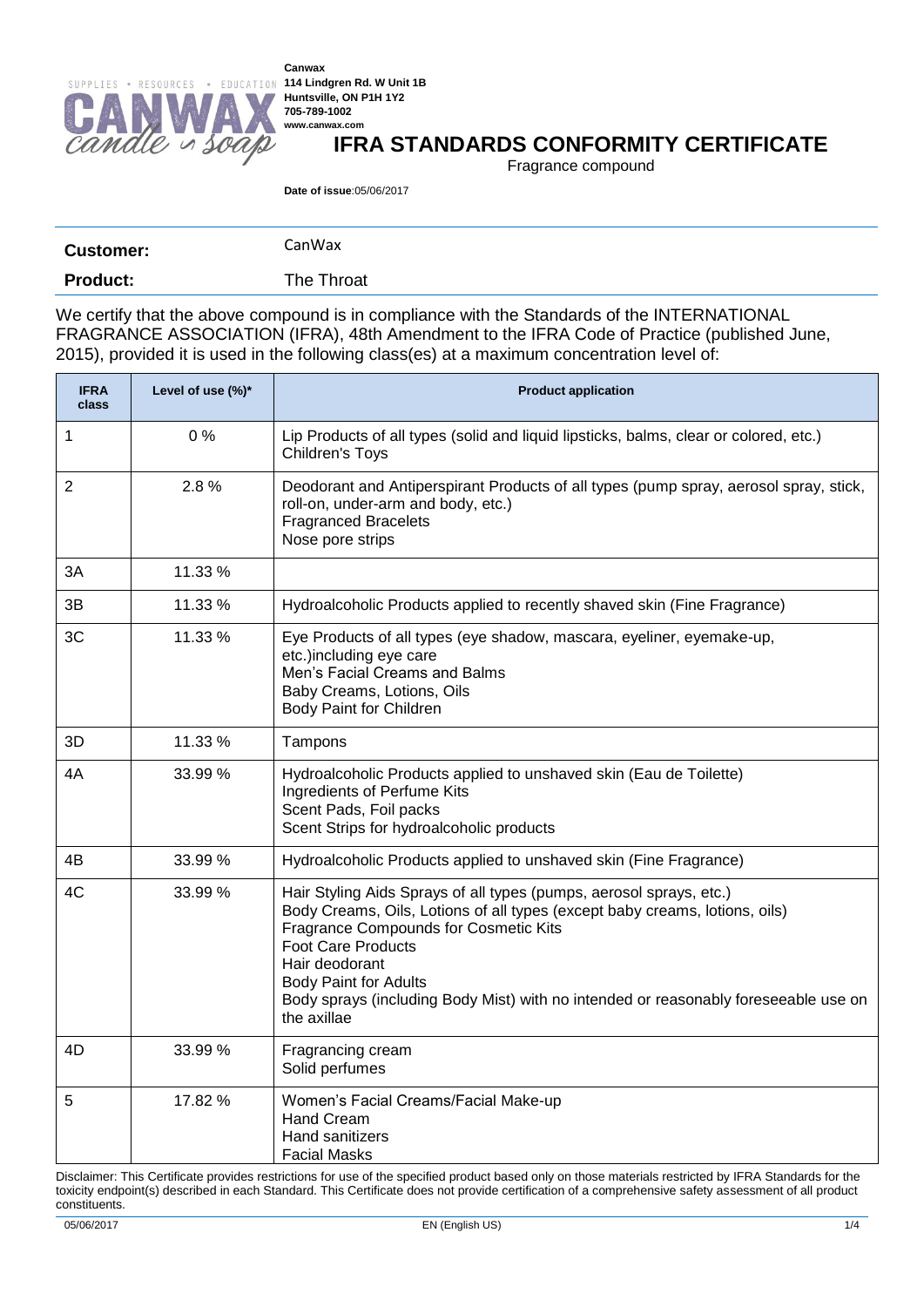

## **IFRA STANDARDS CONFORMITY CERTIFICATE**

Fragrance compound

**Date of issue**:05/06/2017

|           |        | Baby Powder and Talc<br>Hair permanent and other hair chemical treatments (e.g. relaxers) but not hair dyes<br>Wipes or Refreshing Tissues for Face, Neck, Hands, Body<br>Dry Shampoo or Waterless Shampoo                                                                                                                                                                                                                                                                                                                                                                                                        |  |  |  |
|-----------|--------|-------------------------------------------------------------------------------------------------------------------------------------------------------------------------------------------------------------------------------------------------------------------------------------------------------------------------------------------------------------------------------------------------------------------------------------------------------------------------------------------------------------------------------------------------------------------------------------------------------------------|--|--|--|
| 6         | 0%     | Mouthwash, including Breath Sprays<br>Toothpaste                                                                                                                                                                                                                                                                                                                                                                                                                                                                                                                                                                  |  |  |  |
| 7A        | 5.73%  | Intimate Wipes<br><b>Baby Wipes</b>                                                                                                                                                                                                                                                                                                                                                                                                                                                                                                                                                                               |  |  |  |
| 7B        | 5.73%  | Insect Repellent (intended to be applied to the skin)                                                                                                                                                                                                                                                                                                                                                                                                                                                                                                                                                             |  |  |  |
| 8A        | 2.55 % | Make-up Removers of all types (not including face cleansers)<br>Hair Styling Aids Non-Spray of all types (mousse, gels, leave-in conditioners, etc.)<br>Nail Care<br>Powders and talcs (not including baby powders and talcs)                                                                                                                                                                                                                                                                                                                                                                                     |  |  |  |
| 8B        | 2.55 % | Hair Dyes                                                                                                                                                                                                                                                                                                                                                                                                                                                                                                                                                                                                         |  |  |  |
| <b>9A</b> | 6.37 % | Conditioner (Rinse-Off)<br><b>Liquid Soap</b><br>Shampoos of all types (including baby shampoos)<br>Face Cleansers of all types (washes, gels, scrubs, etc.)<br>Shaving Creams of all types (stick, gels, foams, etc.)<br>Depilatory(not including waxes for mechanical hair removal)<br>Body Washes of all types (including baby washes) and Shower Gels of all types<br>Bar Soap (Toilet Soap)<br>Bath Gels, Foams, Mousses, Salts, Oils and Other Products added to bathwater                                                                                                                                  |  |  |  |
| 9B        | 6.37 % | Feminine hygiene -pads, liners<br>Toilet paper<br>Wheat bags                                                                                                                                                                                                                                                                                                                                                                                                                                                                                                                                                      |  |  |  |
| 9C        | 6.37 % | <b>Facial tissues</b><br><b>Napkins</b><br>Paper towels<br>Other' Aerosols (incl. air freshener sprays and air freshener pump sprays, but not<br>deodorants / antiperspirants, hair styling aids spray and animal sprays)<br>Fragranced Face Masks (not intended to be used as medical device)                                                                                                                                                                                                                                                                                                                    |  |  |  |
| 10A       | 3.18%  | Handwash Laundry Detergents of all types including concentrates<br>Fabric Softeners of all types including fabric softener sheets<br>Other Household Cleaning Products (fabric cleaners, soft surface cleaners, carpet<br>cleaners, etc.)<br>Machine Wash Laundry Detergents (liquids, powders, tablets, etc.) including laundry<br>bleach and concentrates<br>Hand Dishwashing Detergent including concentrates<br>Hard Surface Cleaners of all types (bathroom and kitchen cleansers, furniture polish,<br>$etc.$ )<br>Shampoo for pets<br>Dry cleaning kits<br>Scented gloves, socks, tights with moisturizers |  |  |  |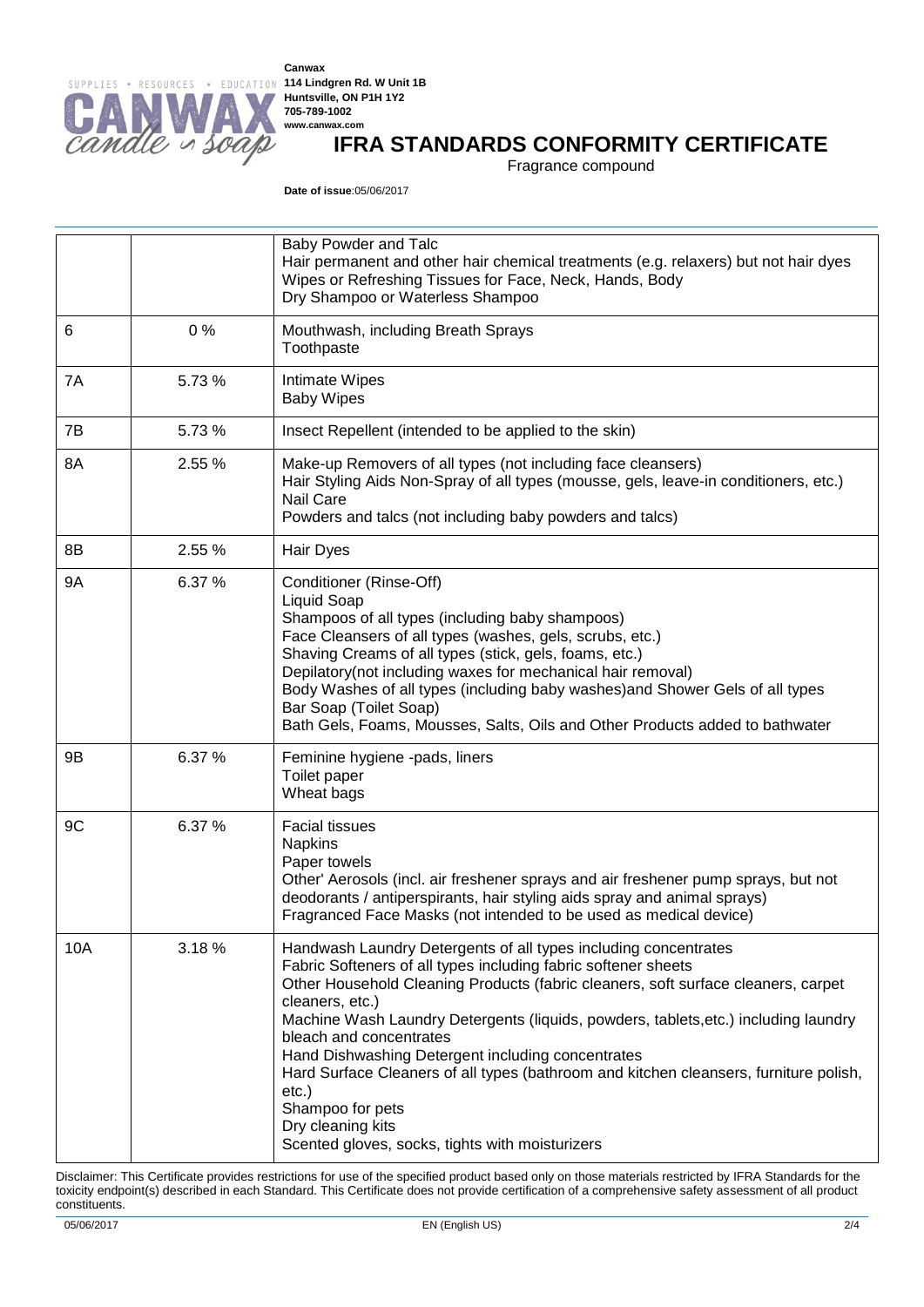

**Canwax Huntsville, ON P1H 1Y2 705-789-1002 www.canwax.com**

### **IFRA STANDARDS CONFORMITY CERTIFICATE**

Fragrance compound

**Date of issue**:05/06/2017

| 10B | 3.18% | <b>Diapers</b><br>Toilet seat wipes                                                                                                                                                                                                                                                                                                                                                                                                                                                                                                                                                                                                                                                                                                                                                                                                                                                                                                                                                                                                                                                                                                                                                                                                                                                                                                                                                                                                                                                        |  |  |
|-----|-------|--------------------------------------------------------------------------------------------------------------------------------------------------------------------------------------------------------------------------------------------------------------------------------------------------------------------------------------------------------------------------------------------------------------------------------------------------------------------------------------------------------------------------------------------------------------------------------------------------------------------------------------------------------------------------------------------------------------------------------------------------------------------------------------------------------------------------------------------------------------------------------------------------------------------------------------------------------------------------------------------------------------------------------------------------------------------------------------------------------------------------------------------------------------------------------------------------------------------------------------------------------------------------------------------------------------------------------------------------------------------------------------------------------------------------------------------------------------------------------------------|--|--|
| 11  | 100 % | All non-skin contact or incidental skin contact including:<br>Candles<br>Air Fresheners and Fragrancing of all types (concentrated aerosol with metered<br>doses (range 0.05-0.5mL/spray), plug-ins, solid substrate, membrane delivery,<br>electrical)<br>Air delivery systems<br>Cell phone cases<br>Pot pourri, powders, fragrancing sachets, liquid refills for air fresheners (non-cartridge<br>systems), Reed diffusers<br>Liquid refills for air fresheners (cartridge systems)<br><b>Shoe Polishes</b><br>Deodorizers/Maskers not intended for skin contact (e.g. fabric drying machine<br>deodorizers, carpet powders)<br>Insecticides (mosquito coil, paper, electrical, for clothing etc.) excluding aerosols<br>Scent delivery system using a dry air technology that releases a fragrance without<br>sprays, aerosols or heated oils (technology of nebulization)<br>Air freshening crystals<br><b>Toilet Blocks</b><br><b>Joss Sticks or Incense Sticks</b><br>Machine dishwash detergent and deodorizers<br>Machine only Laundry detergent (e.g. liquitabs)<br>Plastic articles (excluding toys)<br><b>Fuels</b><br>Fragranced lamp ring<br>Scratch and Sniff (sampling technology)<br>Paints<br>Cat litter<br>Animal sprays (all types)<br>Treatment products for textiles (e.g. starch sprays, fabric treated with fragrances after<br>wash, deodorizers for textiles or fabrics)<br>Floor wax<br>Odored distilled water (that can be added to steam irons)<br>Scent pack |  |  |

*\*Actual use level or maximum use level*

For other kinds of application or use at higher concentration levels, a new evaluation may be needed; please contact: FRENCH COLOR & FRAGRANCE CO., INC.Regulatory@frenchcolor.com

The IFRA Standards are based on safety assessments by the Panel of Experts of the RESEARCH INSTITUTE FOR FRAGRANCE MATERIALS (RIFM).

It is the ultimate responsibility of our customer to ensure the safety of the final product (containing this fragrance) by further testing if need be.

Information about presence and concentration of IFRA restricted/prohibited materials in the fragrance compound: (The Throat)

#### **RESTRICTED**